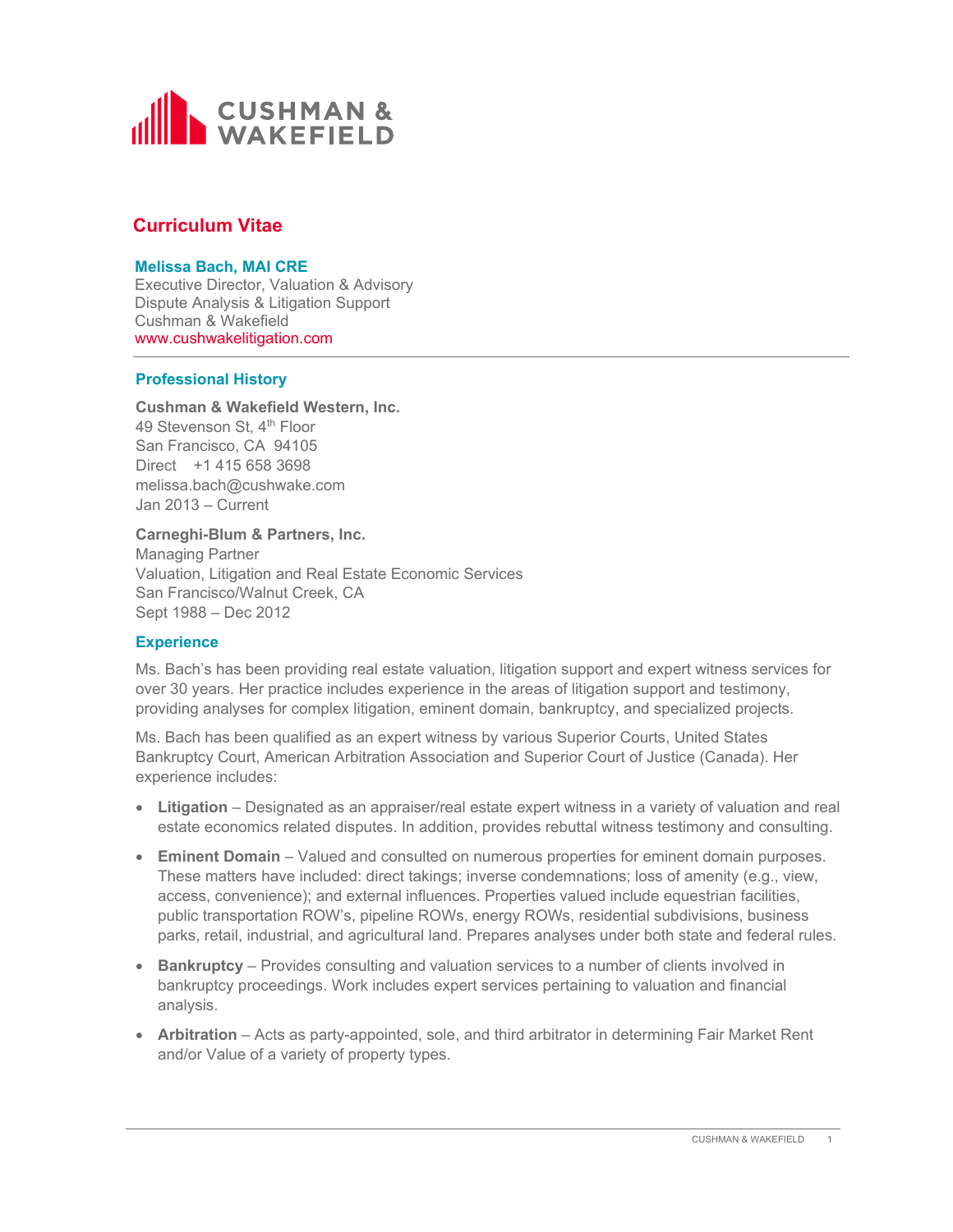- **Special Projects** Valuation and consulting services involving a number of specialty use properties including:
	- International and Regional Airports;
	- $-$  tax credit and bond-financed low-income housing (LIHTCs) properties
	- major-league sports developments;
	- port facilities including roll on/roll off vehicle processing complex;
	- submerged tidelands, wetlands, mitigation lands; duck clubs;
	- conservation easements;
	- public utilities, transportation, pipeline and energy ROWs;
	- $-$  redevelopment analysis of former food lab property;
	- major sound studio;
	- privately owned town; and
	- school campuses.

## **Sample of Property Types**

- Residential (apartments, condominiums, subdivisions [existing and proposed], affordable housing [rental and for-sale])
- Retail (strip retail centers to regional retail shopping centers, high end retail)
- Industrial (manufacturing, warehouse/distribution, cold-storage, industrial/business parks, biotech)
- Development land (master-planned communities, assessment districts, urban mixed-use projects, residential, office, retail, industrial, re-use/redevelopment)
- Specialty (duck clubs, wetlands, mitigation banks, open space, conservation easements, equestrian facilities, port facilities, airport facilities, school facilities)

# **Sample Cases**

#### **Litigation**

- Breach of Contract and Fiduciary Duty dispute Testimony on appropriate methodologies, customs and practices for valuation of real estate and partnership interests related to Low Income Housing Tax Credit (LIHTC) project and analysis of damages attributed to alleged breach of contract and fiduciary duty.
- Breach of Contract dispute Testimony on impact on value of entitlements for failed contract involving redevelopment project.
- Dissolution of Marriage dispute Valuation of multiple commercial properties across 8 states.
- Class Action Complaint Consultant in class action environmental contamination complaint involving homeowners and industrial business in OR.
- Dissolution of Partnership dispute Valuation of multiple shopping centers due to alleged fraud in dissolution of owner-partnership.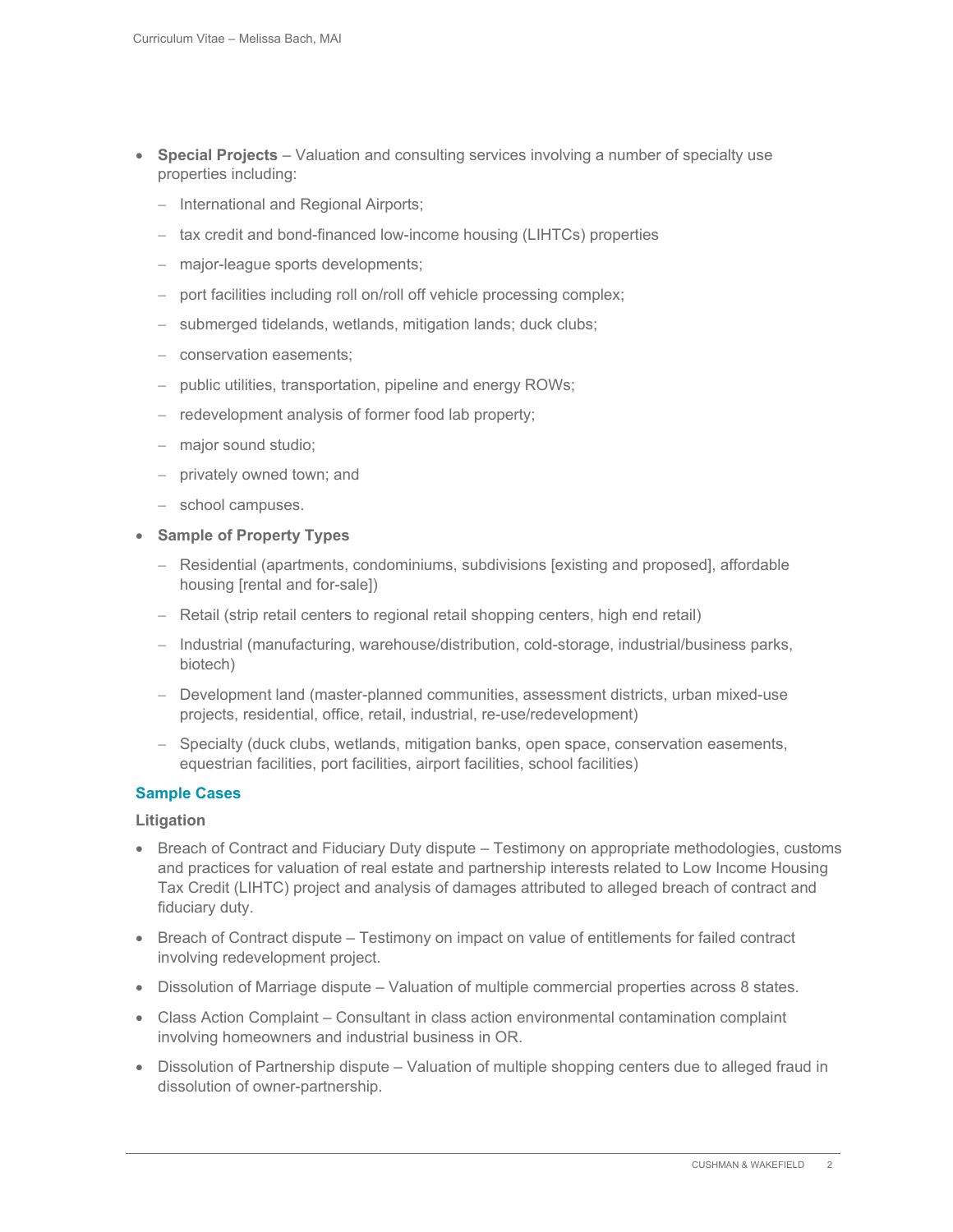- Dissolution of Partnership dispute Valuation of Low-Income Housing Tax Credit (LIHTC) project in MN for dissolution of owner-partnership.
- Portfolio dispute, State of California Analyzed damage claims resulting from the State's alleged breach of contract in the sale of a 7.3 million sf, multi-billion dollar portfolio of State-owned properties.
- Inverse Condemnation Evaluated loss of value due to alleged non-performance of public entity in inverse condemnation.
- Residential rental property Analyzed market rents for alleged illegal eviction with plaintiffs seeking damages.
- Highway Off-Ramp and Pipeline Projects Evaluated fair market value and severance damages for eminent domain purposes.
- Equestrian Property Evaluated fair market value and severance damages for eminent domain purposes.

## **Arbitration (FMV = Fair market value; FMR = Fair market rent)**

- Low Income Housing Tax Credit (LIHTC) property, El Dorado County, CA Served as partyappointed expert to determine value and analyze damage claims between Limited Partner and General Partners. Testified before the American Arbitration Association.
- Restaurant building in Chinatown District, San Francisco, CA Served as party-appointed expert for FMR. Testified before the American Arbitration Association
- Office building in Multi-building Business Park, Silicon Valley area, CA Served as party-appointed arbitrator for FMR.
- Fixed Based Operator Ground Lease, Norman Y. Mineta San Jose International Airport Served as party-appointed arbitrator for ground lease FMR.
- Multi-Family Residential (250+ units), Santa Clara County, CA Served as third arbitrator for FMV for purchase agreement
- Neighborhood Retail Center, San Francisco, CA Served as third arbitrator for ground lease FMR.
- Open space zoned land (60+Ac), Bay Area, CA Served as third arbitrator for ground lease FMR.
- Port of San Francisco Seawall Lot, San Francisco, CA Served as party-appointed arbitrator for Prevailing Parking Fees.
- Fixed Based Operator Ground Lease (20+Ac), Norman Y. Mineta San Jose International Airport Served as third arbitrator for ground lease FMR.
- Bank Branch, Contra Costa County, CA Served as party-appointed arbitrator for FMR.
- Cold storage distribution facility (100,000+SF), Contra Costa County, CA Served as partyappointed arbitrator for FMV for purchase option.
- United States Post Offices (multiple locations) Served as party-appointed arbitrator for FMR.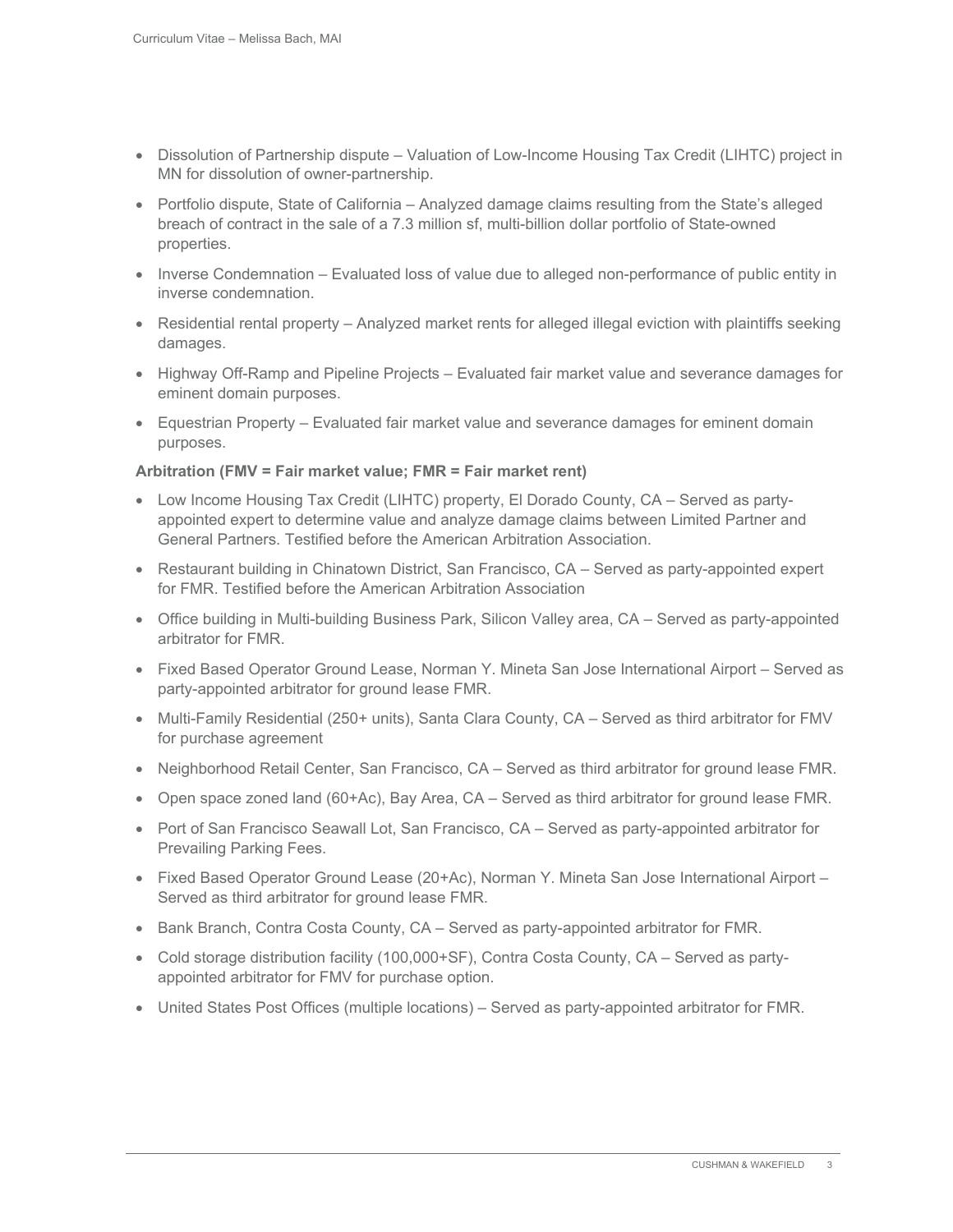### **Bankruptcy**

- Valuation of multiple former energy plant properties in ownership portfolio for bankruptcy proceedings for owner
- Valuation of property affected by eminent domain take for high speed rail for bankruptcy litigation for creditor
- Valuation of retail center for bankruptcy litigation for creditor
- Valuation of multiple properties (primarily residential and master-planned developments) in developer portfolio for bankruptcy litigation for creditor

## **Speaking Engagements**

- *Ask the Experts*, Northern California Chapter of the Appraisal Institute 2019 Fall Conference; South San Francisco, California October 2019
- *Ask the Experts*, Northern California Chapter of the Appraisal Institute 2018 Fall Conference; South San Francisco, California October 2018
- *Airport Property Appraisal*, Northern California Chapter of the Appraisal Institute 2016 Commercial Symposium: Appraising Unique and Special Purpose Properties; Oakland, California December 2016
- *Real Estate Valuation: Overview & Applications*, Buchalter Nemer PC; Phoenix, Arizona May 2016
- Honing the "Expert" in Expert Witness, Northern California Chapter of the Appraisal Institute 2016 Spring Litigation Conference; Woodside, California May 2016
- *Recent Court Decisions Affecting Real Estate Valuation*; Southern California Chapter of the Appraisal Institute 48th Annual Litigation Seminar; Los Angeles, California November 2015
- Panelist, *Finding the Sweet Spot in the Commercial Marketplace*; Fisher Center for Real Estate and Urban Economics, Real Estate & Economics Symposium; San Francisco, California November 2012
- *Valuation of Affordable Housing*; Northern California Chapter of the Appraisal Institute; Oakland, California September 2011

### **Education**

#### **Wellesley College**, Bachelor of Arts

Has maintained and met the continuing education requirements of the Appraisal Institute.

Regularly attends conferences and seminars on real estate-related topics including Litigation, Eminent Domain, Market Trends, and Low Income and Historic Tax Credits.